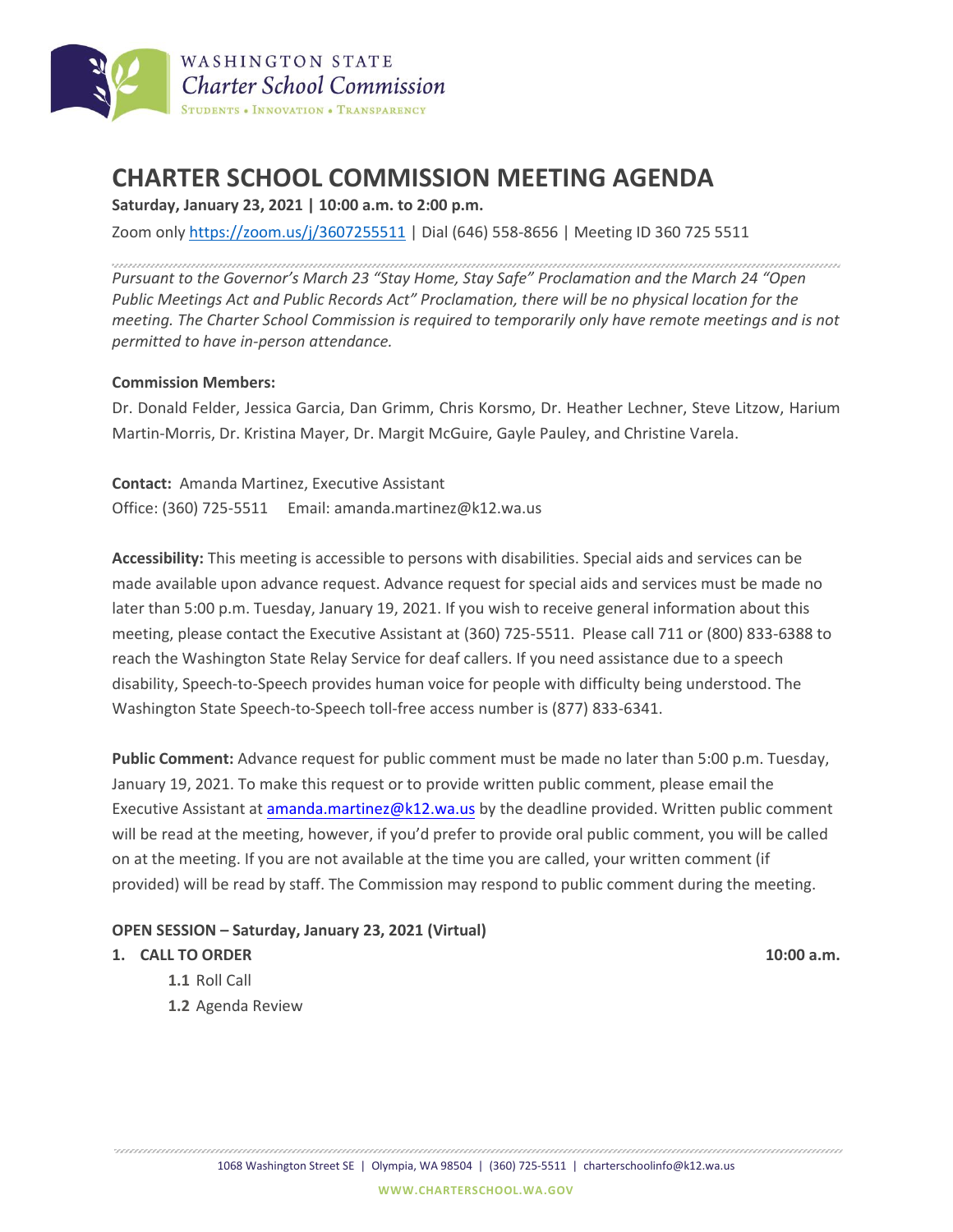## **2. CONSENT AGENDA**

The purpose of the Consent Agenda is to act upon routine matters in an expeditious manner. Items placed on the Consent Agenda are determined by the Chair, in cooperation with the Executive Director, and are those that are considered common to the operation of the Board and normally require no special board discussion or debate. A board member may request that any item on the Consent Agenda be removed and inserted at an appropriate place on the regular agenda. Items on the Consent Agenda for this meeting include:

- Approval of Minutes from:
- December 17, 2020 Meeting
- Standing and Ad-hoc Committee Minutes

| 3. PUBLIC COMMENT | $10:15$ a.m. |
|-------------------|--------------|
|                   |              |

## **4. CHARTER CONTRACT RENEWAL RESOLUTION PROCESS OVERVIEW – HEATHER LECHNER 11:00 a.m.**

| 5.                      | <b>CHARTER SCHOOL RENEWAL RESOLUTION: RAINIER PREP</b>                  |              |  |  |
|-------------------------|-------------------------------------------------------------------------|--------------|--|--|
|                         | <b>5.1 Executive Director Recommendation and Remarks</b>                | 11:10 a.m.   |  |  |
|                         | <b>5.2</b> Commission Questions for Operator                            | $11:15$ a.m. |  |  |
|                         | 5.3 Commission Discussion and Resolution                                | 11:30 a.m.   |  |  |
| 6.                      | <b>CHARTER SCHOOL RENEWAL RESOLUTION: SPOKANE INTERNATIONAL ACADEMY</b> |              |  |  |
|                         | <b>6.1 Executive Director Recommendation and Remarks</b>                | 11:40 a.m.   |  |  |
|                         | <b>6.2</b> Commission Questions for Operator                            | $11:45$ a.m. |  |  |
|                         | <b>6.3</b> Commission Discussion and Resolution                         | 12:00 p.m.   |  |  |
| 7.                      | <b>BREAK</b>                                                            | 12:10 p.m.   |  |  |
| 8.                      | <b>CHARTER SCHOOL RENEWAL RESOLUTION: SUMMIT: OLYMPUS</b>               |              |  |  |
|                         | 8.1 Executive Director Recommendation and Remarks                       | 12:20 p.m.   |  |  |
|                         | 8.2 Commission Questions for Operator                                   | 12:25 p.m.   |  |  |
|                         | 8.3 Commission Discussion and Resolution                                | 12:40 p.m.   |  |  |
| 9.                      | <b>CHARTER SCHOOL RENEWAL RESOLUTION: SUMMIT: SIERRA</b>                |              |  |  |
|                         | <b>9.1</b> Executive Director Recommendation and Remarks                | 12:50 p.m.   |  |  |
|                         | 9.2 Commission Questions for Operator                                   | 12:55 p.m.   |  |  |
|                         | <b>9.3</b> Commission Discussion and Resolution                         | 1:10 p.m.    |  |  |
| <b>10. CHAIR REPORT</b> |                                                                         |              |  |  |
|                         | 10.1 Educational Equity Updates                                         |              |  |  |